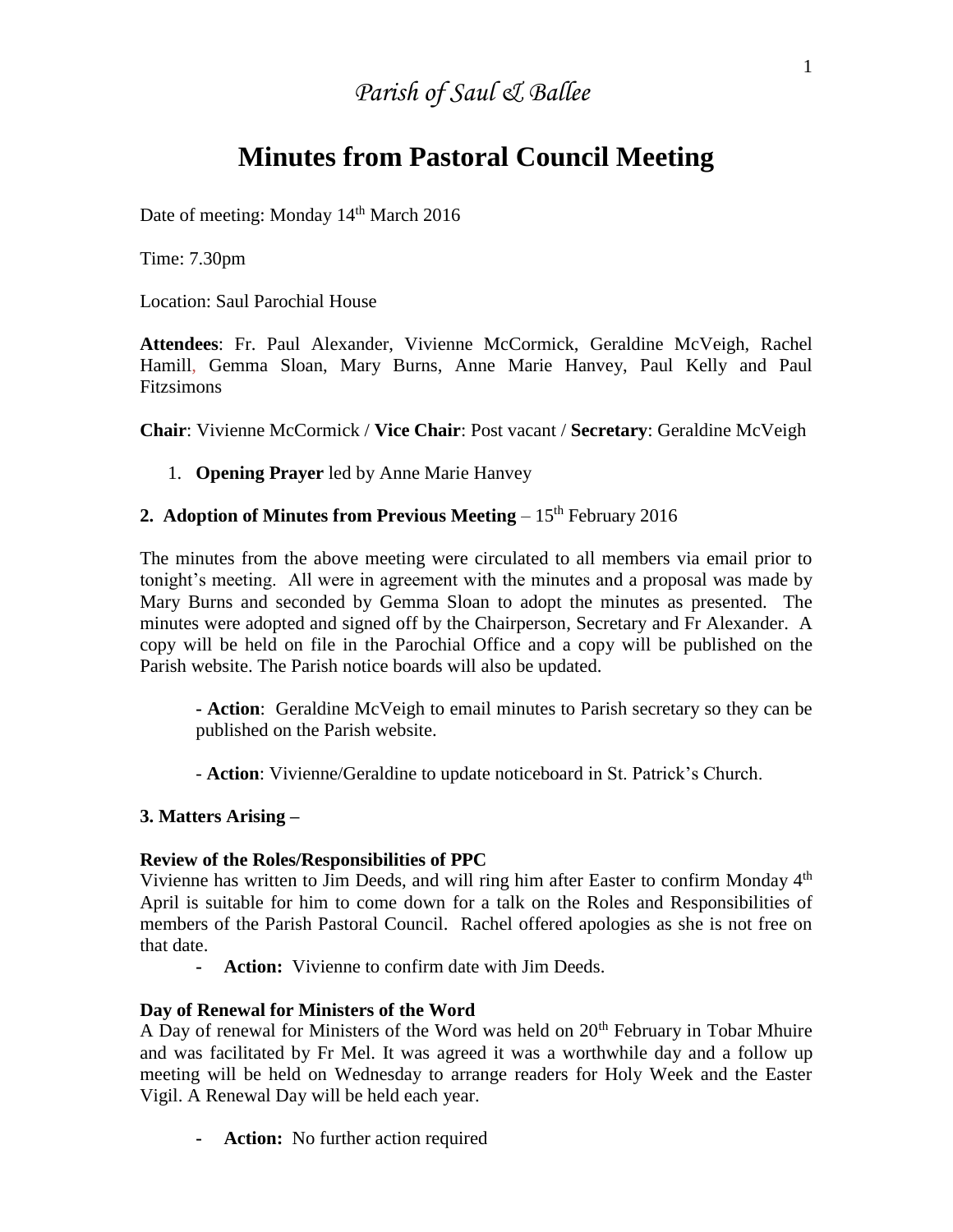#### **Parish Newsletter:**

Articles have been received from St Patrick's PS, Saul, St Joseph's, Ballycruttle, Saul Gaelic Club and Adoration Committee,

The Schools Competition received 77 entries from P6 and P7. P1 - P5 in Saul also entered. The front cover on the next issue is by Lauren Magee. Vivienne has done a picture collage which will go in the Newsletter. Fr Alexander presented the prizes to the winners in Ballycruttle and Vivienne and Geraldine were invited to Assembly in St Patrick's Saul to make the presentations there. The winners received cinema tickets and a framed copy of their entry. A winner was picked from each class in  $P1 - P5$  who received an Easter Egg. All entries from P6 and P7 in Ballycruttle were entered in a draw for an Easter Egg.

The next issue due out in June will include articles on the first Three Sacraments of the Church, namely Baptism, Confessions and Holy Communion.

Vivienne will try to get the March Newsletter to Amanda tomorrow

**- Action:** Vivienne to get Newsletter to Amanda

### **Eucharistic Adoration:**

Eucharistic Adoration is going well and numbers are keeping up. Flyers to parents have gone out to the school for distribution.

**- Action**: No further action required

### **Jubilee Year of Mercy:**

The '24 Hours for the Lord' from the evening of Friday  $4<sup>th</sup>$  March to the evening of Saturday  $5<sup>th</sup>$  March had reasonably good attendance but it was felt that Eucharistic Adoration on any future occasion should finish earlier in the evening.

The Day of Mercy on the last Friday of each month is going well and the length of Adoration after Mass is just about right.

We are considering doing something as a Parish for the Year of Mercy. Vivienne has made enquiries regarding the Holy Door in St Patrick's Church, Belfast. The opening times are as follows:

| Weekdays: | 10.30am to $8.00 \text{pm}$         |
|-----------|-------------------------------------|
| Mass      | $10.00$ am and $1.00$ pm            |
| Saturday  | 10.30am to 7.00pm                   |
| Mass      | 1.00pm and 7.00pm                   |
| Sunday    | 8.30am to 7.00pm                    |
| Mass      | 8.00am; 10.00am; 12.00 noon; 7.00pm |

It is felt there would be a lot of interest in the Parish in going Fr Alexander felt we should go to St Patrick's rather than Clonard as St Patrick's is an historic church being the second oldest in Belfast and parishioners would have an opportunity to see the John Lavery painting. Vivienne is to speak to Patrick Curran who organises the Knock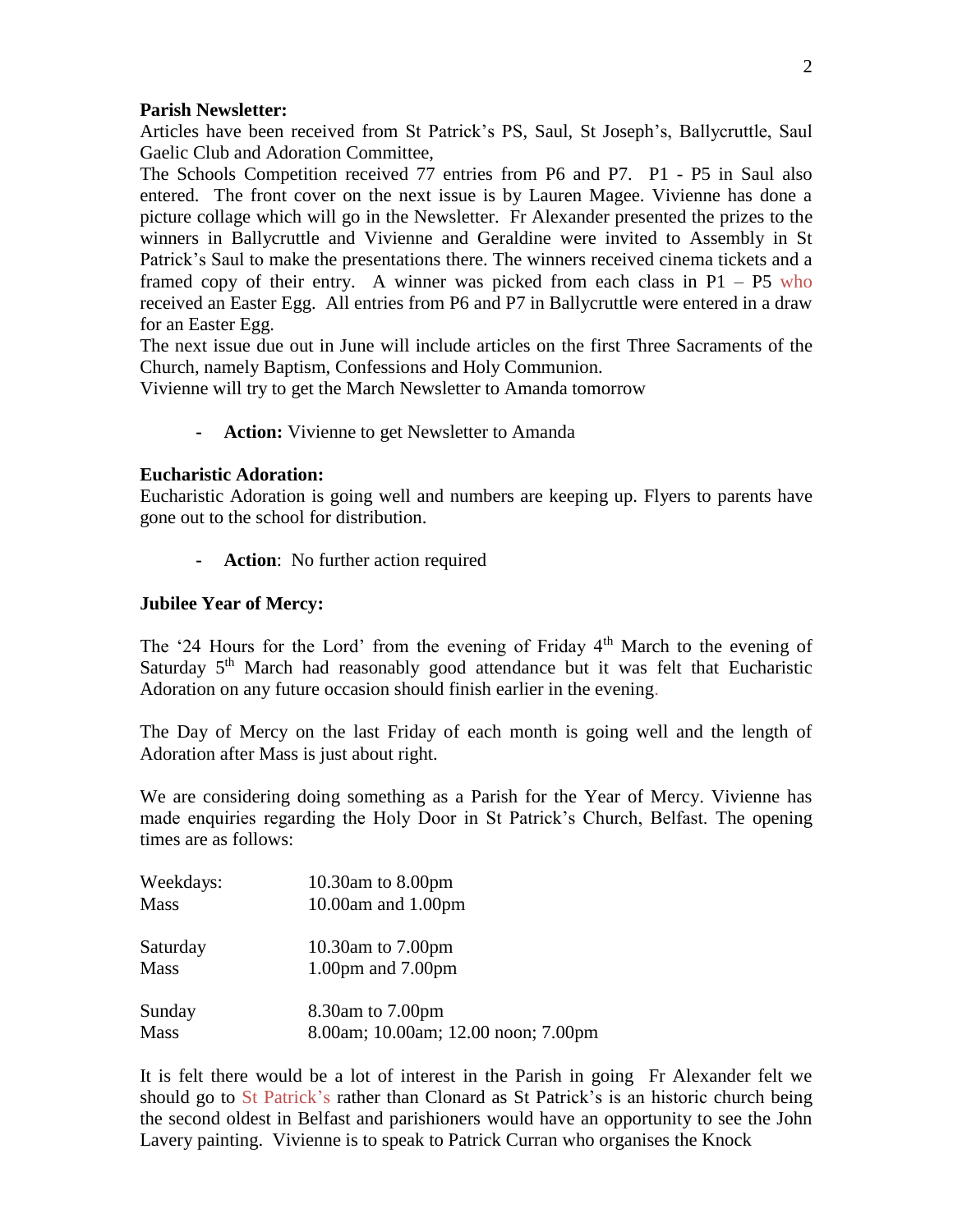Pilgrimages on behalf of Saul's St Vincent de Paul Conference,to see if he can advise us on the best way to do this and who to speak to, in arranging the transport etc.We can then insert a notice into the Bulletin when details of the trip are confirmed.

The Day of Mercy in March is Good Friday. Fr Alexander had suggested we could have Prayers around the Cross at 7.00pm but it was decided this could not be fitted in with the Ceremonies and the Stations.

- **- Action**: Vivienne to speak to Patrick Curran
- **- Action:** Suggested trip to Door of Mercy to go on Agenda for next meeting.

#### **Easter Ceremonies**

The times of Easter Ceremonies were again discussed and were agreed as follows:

There will be Morning Prayer of the Church at 9.30am during the Easter Triduum. There is already Morning Prayer Monday to Friday so the only additional day will be Holy Saturday and Fr Alexander will prepare copies of the prayers for Holy Thursday, Good Friday and Holy Saturday.

| Holy Thursday: | Mass in St Patrick's, Saul at 7.00pm with Exposition ending with<br>Night Prayer of the Church at 9.00pm. |
|----------------|-----------------------------------------------------------------------------------------------------------|
| Good Friday:   | The Passion in St Patrick's, Saul at 3.00pm<br>Stations on the Mountain at 5.30pm (weather permitting).   |
| Holy Saturday: | Easter Vigil in St Patrick's, Saul at 9.00pm                                                              |
| Easter Sunday: | Mass in St Patrick's, Saul at 9.30am<br>Mass in Carlin at 11.00am                                         |

There will be Dawn Mass 6.30am on the mountain on Easter Sunday depending on weather and ground conditions. This will be announced the week before and confirmed on Facebook. There will be no transport up the mountain for the Dawn Mass.

There is a Penitential Service in St Patrick's Downpatrick on Palm Sunday for the area and there will be Confessions in St Patrick's Church, Saul, after 10.00am Mass on Monday, Tuesday and Wednesday of Holy Week.

- **- Action**: Dawn Mass to go in bulletin and confirmed on Facebook
- **- Action**: Vivienne to prepare notice of Easter Ceremonies for Churches
- **- Action**: Fr Alexander to provide Morning Prayer for Easter Triduum

#### **Cemetery Policy/Columbarium review:**

The Cemetery Policy has been sent to Amanda. It has to be proof read and will go out as soon as possible.

**- Action**: No further action required